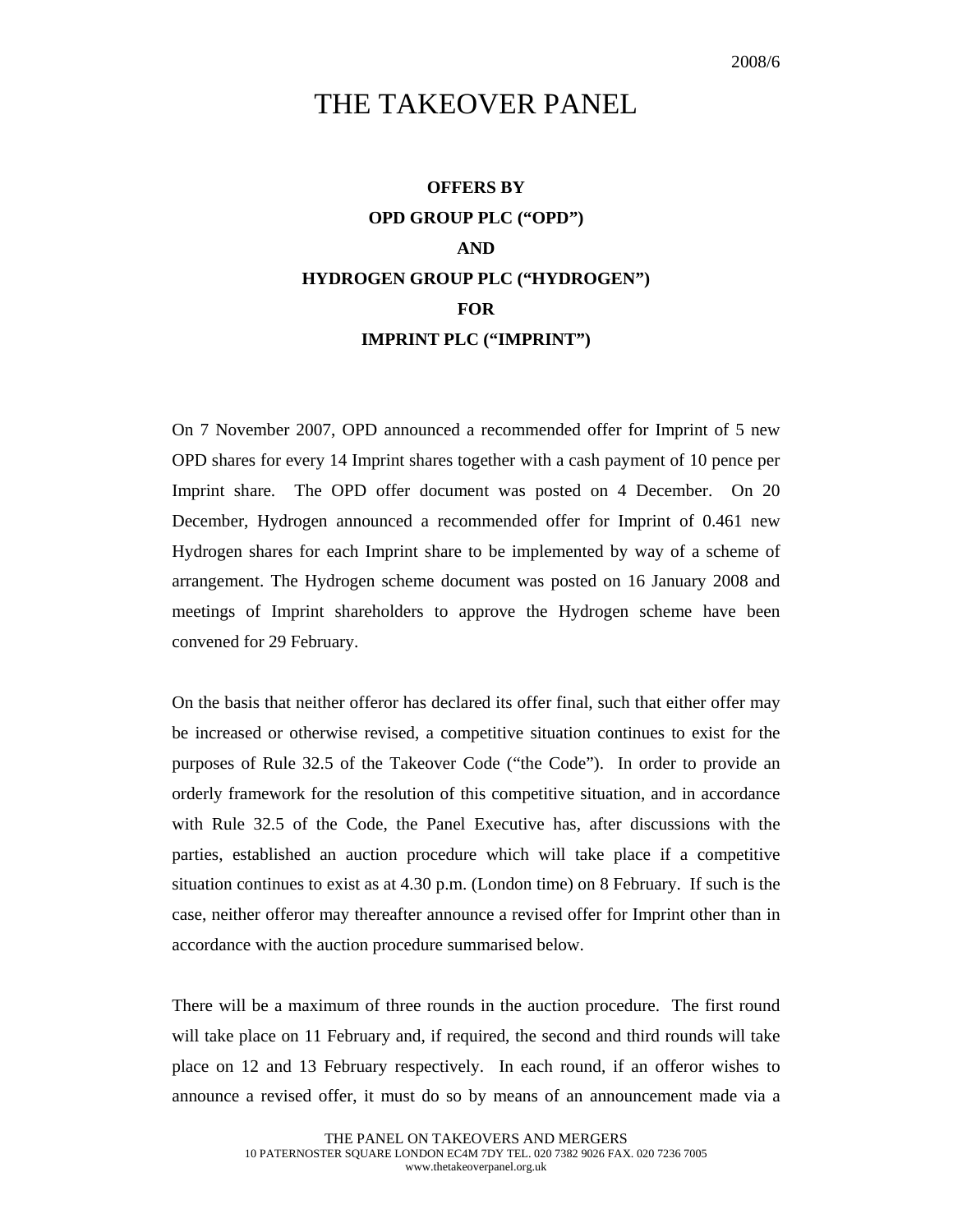Regulatory Information Service and released after the close of trading hours on the London Stock Exchange on the relevant day.

In the first round, either offeror may announce a revised offer.

If one or more revised offers is announced in the first round, a second round shall take place. If both offerors announced a revised offer in the first round, both offerors may announce a revised offer in the second round. If only one offeror announces a revised offer in the first round, only the other offeror may announce a revised offer in the second round.

If one or more revised offers is announced in the second round, a third round will take place. In the third round, either offeror may announce a revised offer.

If in any round no revised offer is announced, the auction procedure shall then end. Following the end of the auction procedure, the Panel Executive will make an announcement confirming that the auction has ended.

There is no requirement for a revised offer announced by either offeror during the auction procedure to be in any particular specie or to be subject to any minimum increment above the level of the offer previously announced by that offeror. There is also no requirement for a revised offer announced by either offeror during the auction procedure to be on terms superior to, or more favourable than, the terms of the offer announced by the other offeror. No formula or conditional bids are allowed save that, in the third round, each offeror may stipulate to the Panel Executive that it will only announce a revised offer in that round if the other offeror also announces a revised offer in that round.

The announcement of a switch from a scheme of arrangement to an offer or vice versa will not of itself be treated as the announcement of a revised offer in any round.

For the avoidance of doubt, the auction procedure may conclude in circumstances where the revised offers announced by the offerors include offers of similar values.